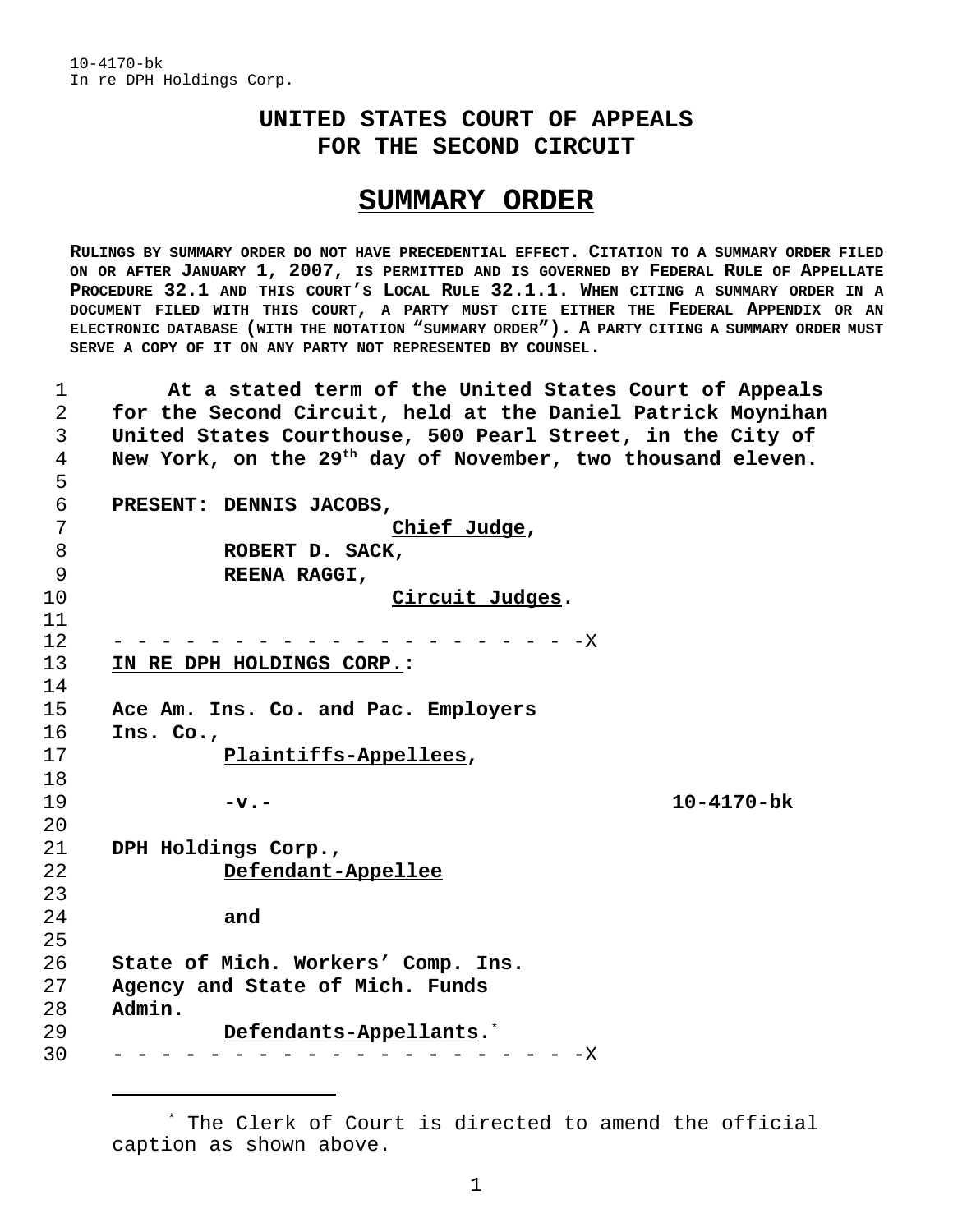| $\mathbf 1$    | FOR DEFENDANTS-APPELLANTS: | Melanie L. Cyganowski,                                        |
|----------------|----------------------------|---------------------------------------------------------------|
| $\overline{2}$ |                            | Otterbourg, Steindler, Houston &                              |
| 3              |                            | Rosen, P.C., New York, NY (on                                 |
| $\overline{4}$ |                            | brief Richard G. Haddad and Mark                              |
| 5              |                            | S. Sedlander, Otterbourg,                                     |
| $\epsilon$     |                            | Steindler, Houston & Rosen,                                   |
|                |                            |                                                               |
| 7              |                            | P.C., New York, NY; and Bill                                  |
| 8              |                            | Schuette, B. Eric Restuccia,                                  |
| 9              |                            | Susan Przekop-Shaw, and Dennis                                |
| 10             |                            | J. Raterink, Office of the                                    |
| 11             |                            | Attorney General, State of                                    |
| 12             |                            | Michigan, Lansing, MI).                                       |
| 13             |                            |                                                               |
| 14             | FOR PLAINTIFFS-APPELLEES:  | Jonathan D. Hacker, O'Melveny &                               |
| 15             |                            |                                                               |
|                |                            | Myers, LLP, Washington, D.C. (on                              |
| 16             |                            | brief Anton Metlitsky, O'Melveny                              |
| 17             |                            | & Myers, LLP, Washington D.C.;                                |
| 18             |                            | Lewis R. Olshin, Wendy M.                                     |
| 19             |                            | Simkulak, Lawrence J. Kotler,                                 |
| 20             |                            | and William C. Heuer, Duane                                   |
| 21             |                            | Morris LLP, New York, NY; Robert                              |
| 22             |                            | G. Kamenec, Plunkett Cooney,                                  |
| 23             |                            | Bloomfield Hills, MI; and Martin                              |
|                |                            |                                                               |
| 24             |                            | G. Bunin, Catherin R. Fenoglio,                               |
| 25             |                            | and William Hao, Alston & Bird                                |
| 26             |                            | LLP, New York, NY).                                           |
| 27             |                            |                                                               |
| 28             | FOR DEFENDANT-APPELLEE:    | Albert Hogan III, Skadden, Arps,                              |
| 29             |                            | Slate, Meagher & Flom LLP,                                    |
| 30             |                            | Chicago, IL (on brief John K.                                 |
| 31             |                            | Lyons, Skadden, Arps, Slate,                                  |
| 32             |                            | Meagher & Flom LLP, Chicago,                                  |
|                |                            |                                                               |
| 33             |                            | $IL)$ .                                                       |
| 34             |                            |                                                               |
| 35             |                            | Appeal from a judgment of the United States District          |
|                |                            |                                                               |
| 36             |                            | Court for the Southern District of New York (Marrero, $J.$ ). |
|                |                            |                                                               |
| 37             |                            |                                                               |
|                |                            |                                                               |
| 38             |                            | UPON DUE CONSIDERATION, IT IS HEREBY ORDERED, ADJUDGED,       |
|                |                            |                                                               |
| 39             |                            | AND DECREED that the District Court's judgment is AFFIRMED.   |
|                |                            |                                                               |
| 40             |                            |                                                               |
|                |                            |                                                               |
|                |                            |                                                               |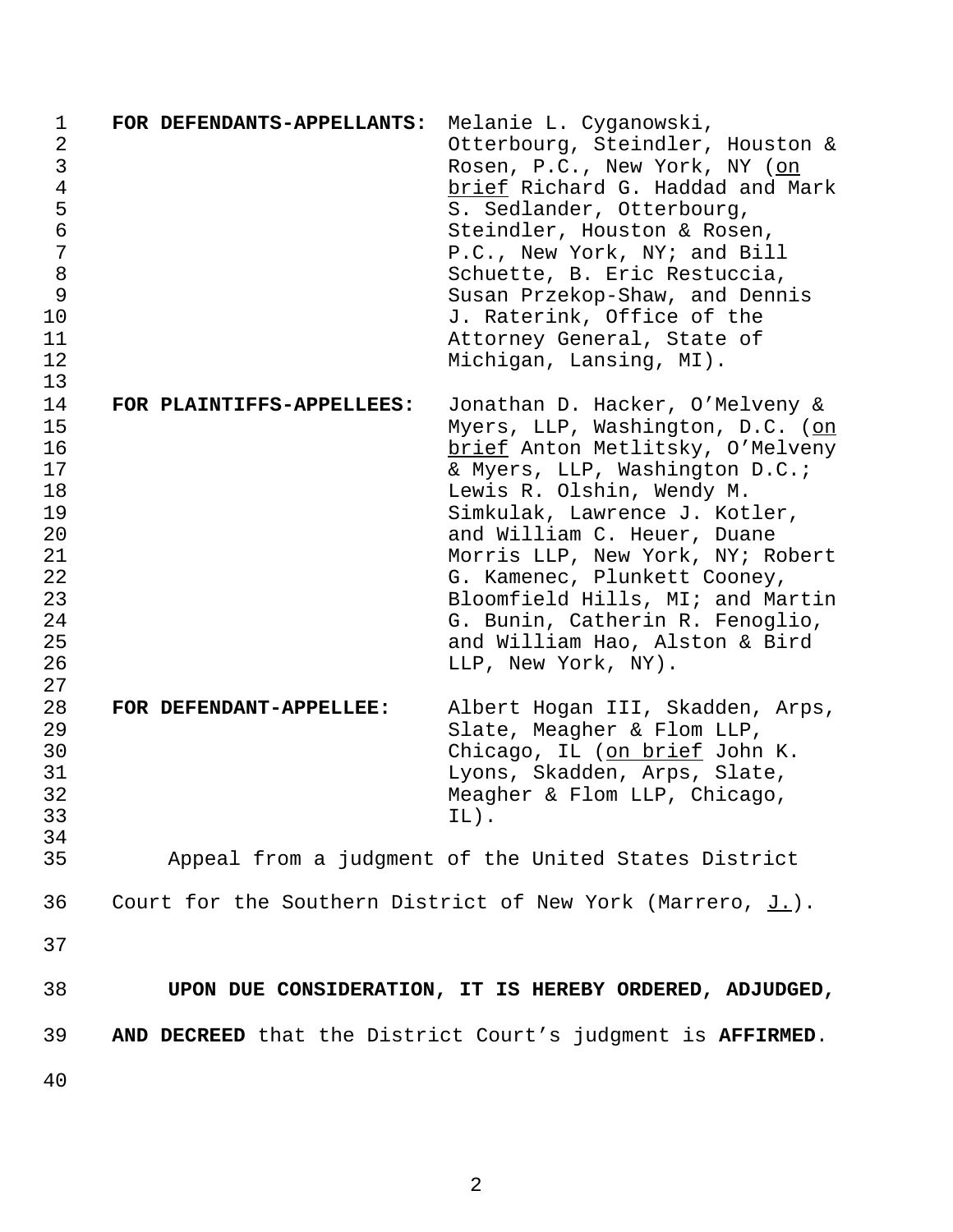Defendants-Appellants (State of Michigan Funds Administration and State of Michigan Workers' Compensation Agency, collectively "Michigan Defendants") brought this collateral-order appeal of the District Court's decision denying, in relevant part, their motion to dismiss the adversary complaint brought by Plaintiffs-Appellees Ace American Insurance Company and Pacific Employers Insurance Company (collectively, "the Insurers") against Appellee- Defendant DPH Holdings Corporation and the Michigan Defendants. We assume the parties' familiarity with the underlying facts, the procedural history of the case, and the issues on appeal.

 **[1]** The Michigan Defendants argue that the Bankruptcy Court lacks jurisdiction because the adversary proceeding is not a core or a non-core proceeding. Whether a proceeding is core or non-core is beside the point for determining jurisdiction because "[t]hat allocation [of core and non-core] does not implicate questions of subject matter jurisdiction." Stern 19 v. Marshall, 131 S. Ct. 2594, 2607 (2011). So long as a proceeding is one or the other, the Bankruptcy Court possessed subject-matter jurisdiction. We conclude that the adversary proceeding falls within the Bankruptcy Court's subject-matter jurisdiction as a core proceeding.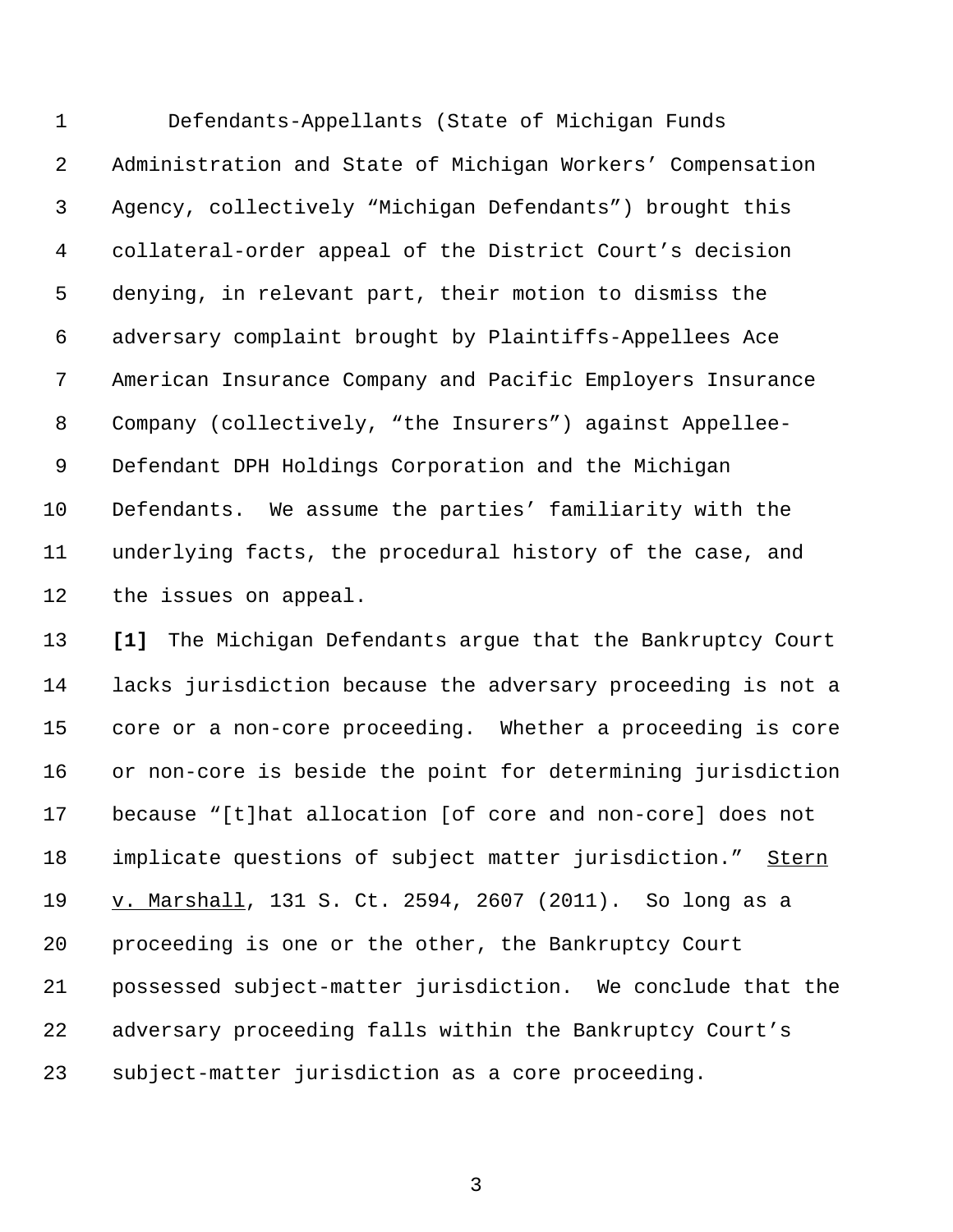A core proceeding is one that arises under Title 11 or arises in a case under Title 11. 28 U.S.C. § 157(b)(1); see Stern, 131 S. Ct. at 2604-05. Section 157(b)(2) provides a non-exhaustive list of core proceedings, including: "matters concerning the administration of the estate," proceedings seeking the "allowance or disallowance of claims against the estate," and "other proceedings affecting the liquidation of the assets of the estate or the adjustment of the debtor- creditor . . . relationship." 28 U.S.C. § 157(b)(2)(A), (B), (O). This Circuit interprets "core proceedings" as broadly as permitted under the Constitution. U.S. Lines, 12 Inc. v. Am. S.S. Owners Mut. Prot. & Indem. Ass'n., Inc. (In 13 re U.S. Lines, Inc.), 197 F.3d 631, 637 (2d Cir. 1999). If (as here) an adversary proceeding involves a contract matter, whether it is core depends on "(1) whether the contract is antecedent to the reorganization petition[] and (2) the degree to which the proceeding is independent of 18 the reorganization." Id. The degree to which the proceeding is independent of reorganization "hinges on 'the 20 nature of the proceeding.'" Id. (quoting S.G. Phillips Constructors, Inc. v. City of Burlington (In re S.G. Phillips Constructors, Inc.), 45 F.3d 702, 707 (2d Cir. 1995)). "Proceedings can be core by virtue of their nature if either (1) the type of proceeding is unique to or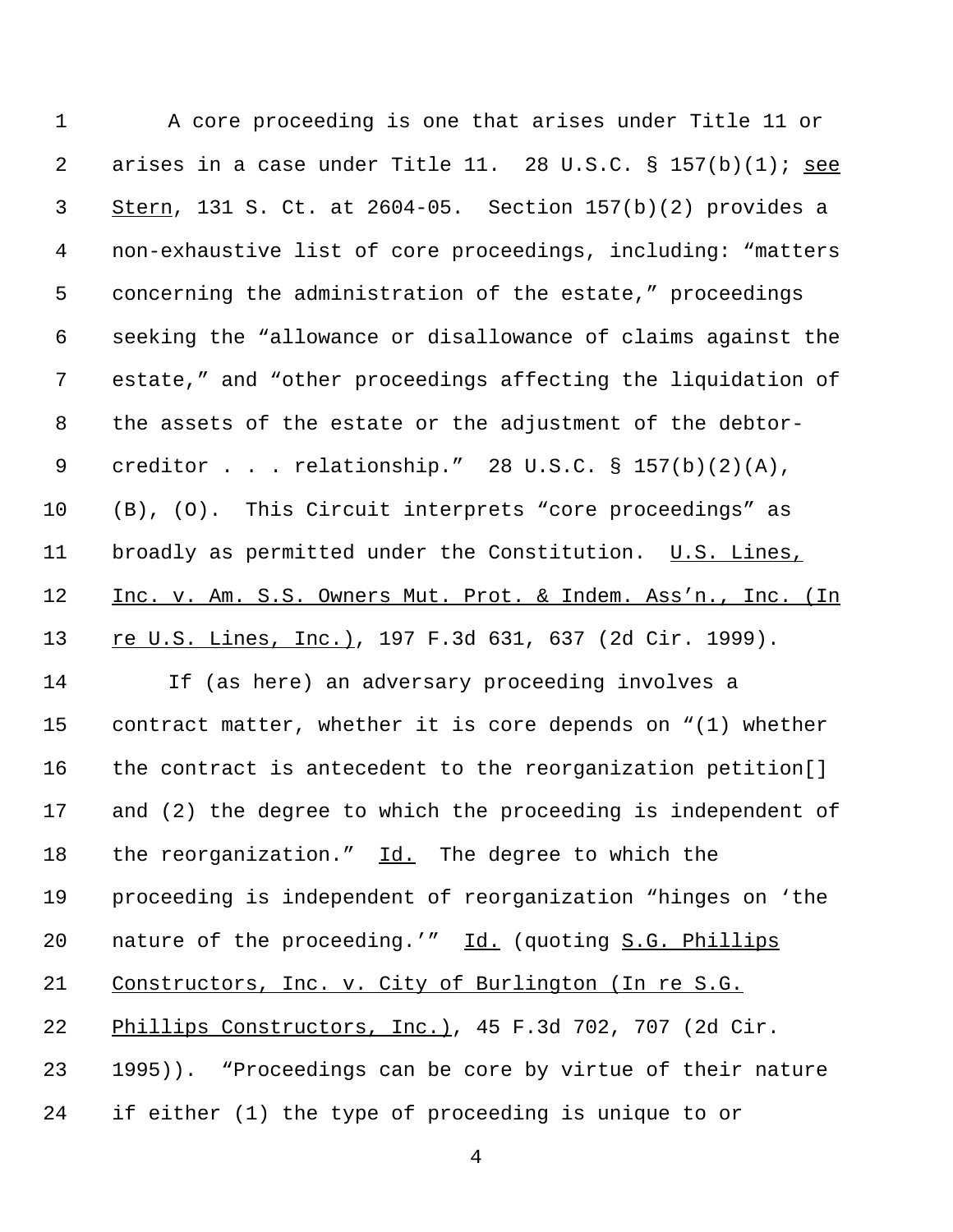uniquely affected by the bankruptcy proceedings or (2) the proceedings directly affect a core bankruptcy function." Id. (internal citations omitted). It is not enough that a 4 claim somehow affects the property of the estate. Id. This contract-based adversary proceeding is core. Six of the eighteen contracts at issue are *post*-petition contracts, which are part of the estate. Proceedings 8 involving those contracts are core. Id. (citing Ben Cooper, 9 Inc. v. Ins. Co. (In re Ben Cooper, Inc.), 896 F.2d 1394, 1399-1400 (2d Cir.), vacated on other grounds, 498 U.S. 964, 11 opinion reinstated, 924 F.2d 36 (2d Cir. 1991)).

 Moreover, the proceeding as to the *pre*-petition contracts is also core because the nature of the adversary proceeding is one that is likely to "directly affect a core 15 bankruptcy function." U.S. Lines, Inc., 197 F.3d at 637. The adversary proceeding bears upon Delphi's liability for workers' compensation claims. If, as the Insurers believe, Delphi assumed the pre-petition contracts and agreed to be liable for all amounts owed to injured employees up to the retention limits, then the \$67 million reimbursement claim filed against Delphi by the Insurers would be disallowed because Delphi itself would pay the underlying liability. If, as the Michigan Defendants believe, the Insurers -- and not Delphi -- are liable for the injured workers' claims,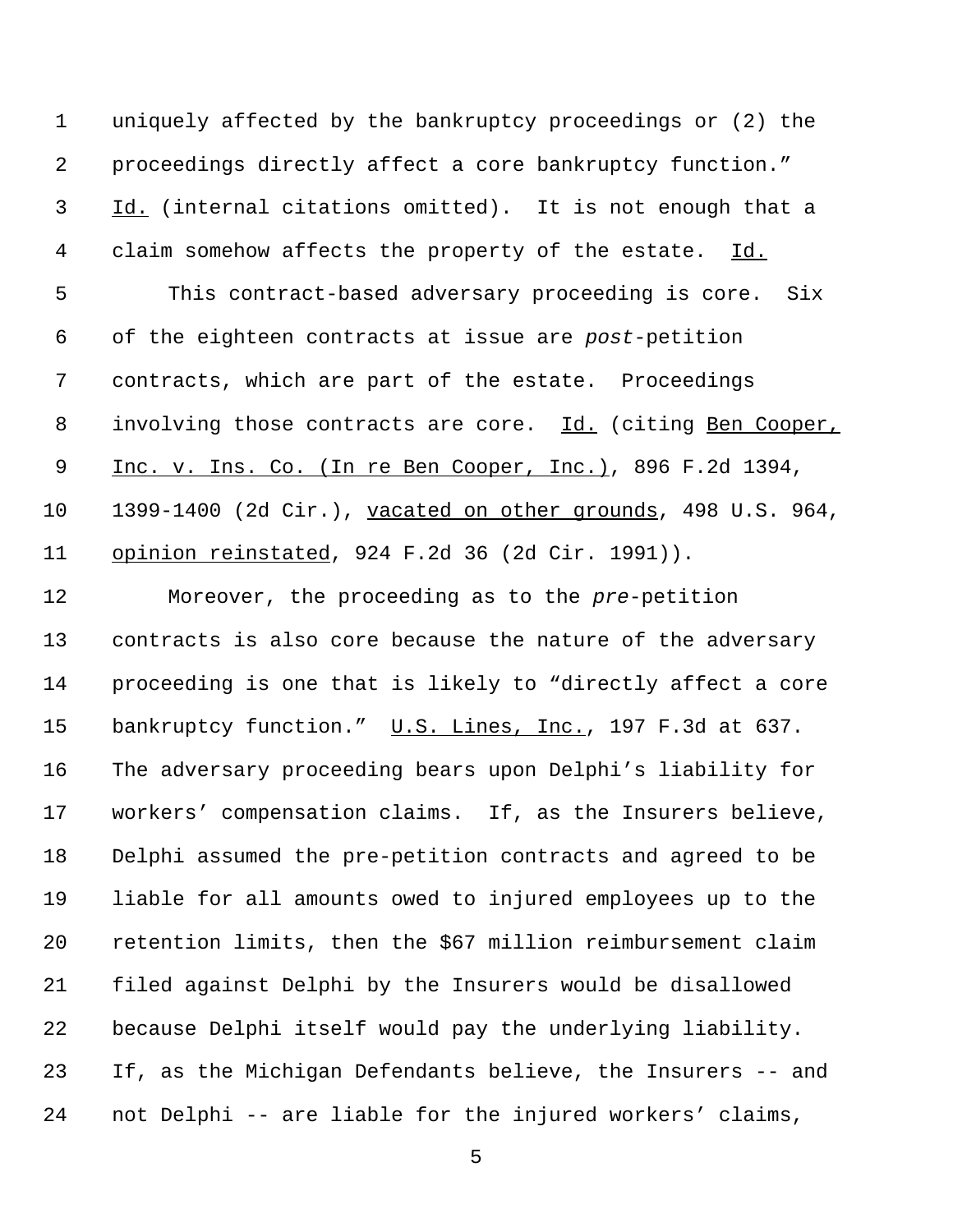then the Michigan Defendants' claims against Delphi would be disallowed because the claims would run against the Insurers instead. Core proceedings include those seeking the "allowance or disallowance of claims against the estate," 28 U.S.C. § 157(b)(2)(B), and, here, the resolution of whether Delphi's estate is liable for those workers' claims will determine whether the claims asserted against the estate should be allowed or disallowed.

 The contract matter is also core because its resolution "concern[s] the administration of the estate" and "affect[s] the liquidation of the assets of the estate." 28 U.S.C. § 158(b)(2)(A), (O). Resolution of the workers'-compensation- liability issue could also have substantial implications on both the estate and the priority of the creditors and could "set the table for the determination of matters under title 11." See PSINet, Inc. v. Cisco Sys. Capital Corp. (In re 17 PSINet, Inc.), 271 B.R. 1, 12 (Bankr. S.D.N.Y. 2001).

 The adversary proceeding arose post-confirmation; but that does not change this result. A party can invoke the authority of the bankruptcy court to exercise post- confirmation jurisdiction if the matter has a close nexus to the bankruptcy plan, see Reese v. Beacon Hotel Corp., 149 F.2d 610, 611 (2d Cir. 1945) (limiting reservation of post-confirmation jurisdiction to that "requisite to effectuate a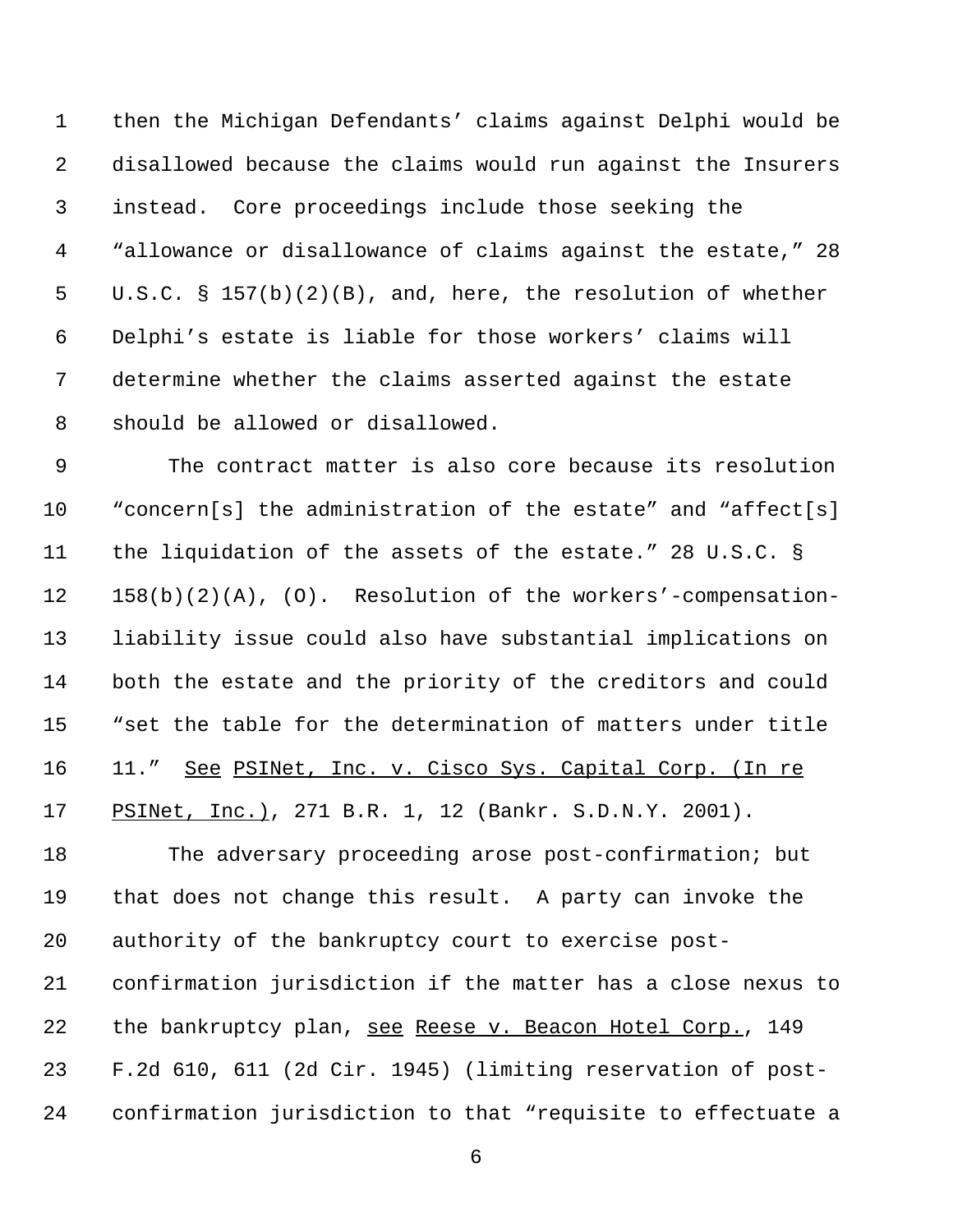| $\mathbf 1$    | plan of reorganization"); Penthouse Media Group v. Guccione                                          |
|----------------|------------------------------------------------------------------------------------------------------|
| $\overline{a}$ | (In re General Media Inc.), 335 B.R. 66, 73-74 (Bankr.                                               |
| $\mathsf{3}$   | S.D.N.Y. 2005) (discussing Binder v. Price Waterhouse & Co.                                          |
| 4              | <u>(In re Resorts Int'l, Inc.)</u> , 372 F.3d 154, 168-69 (3d Cir.                                   |
| 5              | 2004)), and the plan provides for the retention of such                                              |
| 6              | jurisdiction, Hosp. & Univ. Prop. Damage Claimants v. Johns-                                         |
| 7              | Manville Corp. (In re Johns-Manville Corp.), 7 F.3d 32, 34                                           |
| 8              | (2d Cir. 1993). This case fits those well-established                                                |
| 9              | criteria. The resolution of Delphi's liability for the                                               |
| 10             | workers' compensation claim will impact the implementation,                                          |
| 11             | execution, and administration of its confirmation plan, and                                          |
| 12             | the plan provides for the retention of the Bankruptcy                                                |
| 13             | Court's jurisdiction over disputes such as that raised in                                            |
| 14             | the adversary proceeding. Resorts Int'l, Inc., 372 F.3d at                                           |
| 15             | 167.                                                                                                 |
| 16             | The Michigan Defendants' sovereign-immunity defense<br>$\left[\begin{array}{c} 2 \end{array}\right]$ |
| 17             | fares no better. The States' ratification of the Consti-                                             |
| 18             | tution signified their agreement "not to assert any sov-                                             |
| 19             | ereign immunity defense they might have had in proceedings                                           |
| 20             | brought pursuant to 'Laws on the subject of Bankruptcies.'"                                          |
| 21             | Cent. Va. Comm. Coll. v. Katz, 546 U.S. 356, 377 (2006)                                              |
| 22             | (quoting U.S. CONST., art. I, § 8, cl. 2); accord id. at 369                                         |
| 23             | The scope of the States' waiver of sovereign immunity<br>n. 9.                                       |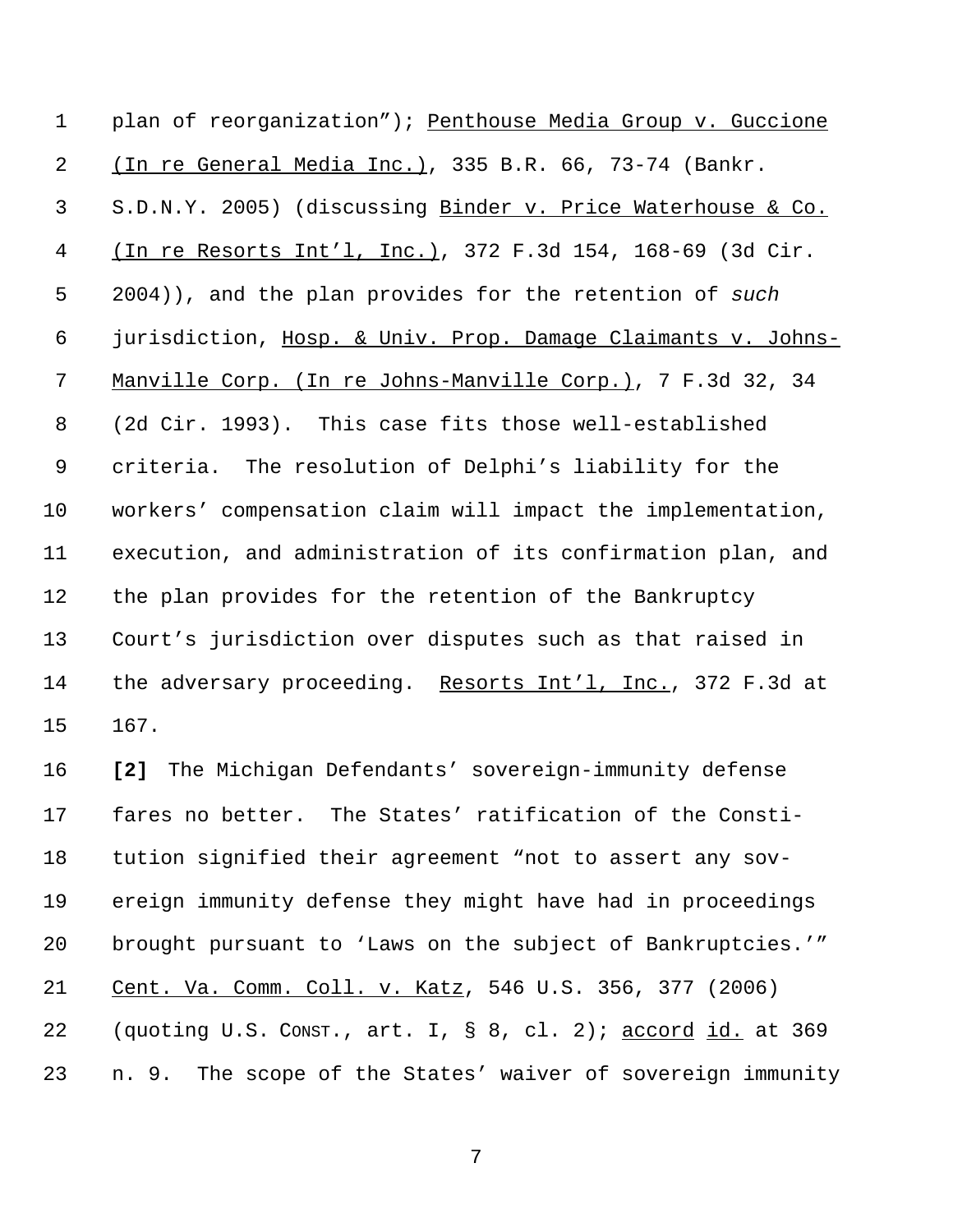includes proceedings implicating the bankruptcy court's traditional in rem authority -- "a narrow jurisdiction that does not implicate state sovereignty to nearly the same 4 degree as other kinds of jurisdiction," id. at 378; see also Tenn. Student Assistance Corp. v. Hood, 541 U.S. 440, 448 (2004) -- as well as "proceedings necessary to effectuate the in rem jurisdiction of bankruptcy courts," Katz, 546 U.S. at 378. Since the adversary proceeding here is an in rem proceeding (or, at least, is otherwise necessary to effectuate the in rem jurisdiction of the Bankruptcy Court), it does not offend the Michigan Defendants' sovereign immunity.

 The Michigan Defendants' argue that the adversary proceeding is only nominally about the insurance contracts and is actually about whether the Insurers are liable under Michigan law for filing Form 400 Notices of coverage. We disagree. As the District Court and the Bankruptcy Court concluded, the dispute at issue in the adversary proceeding is one sounding in contract. The adversary complaint makes clear that the proceeding is focused on the parties' 21 responsibilities under the contracts. See Compl. at  $\P\P$  1, 37, 46. There is no Form 400-based claim in the Insurers' adversary complaint. Although the Michigan Defendants may ultimately prevail on the merits on their Form 400 theory,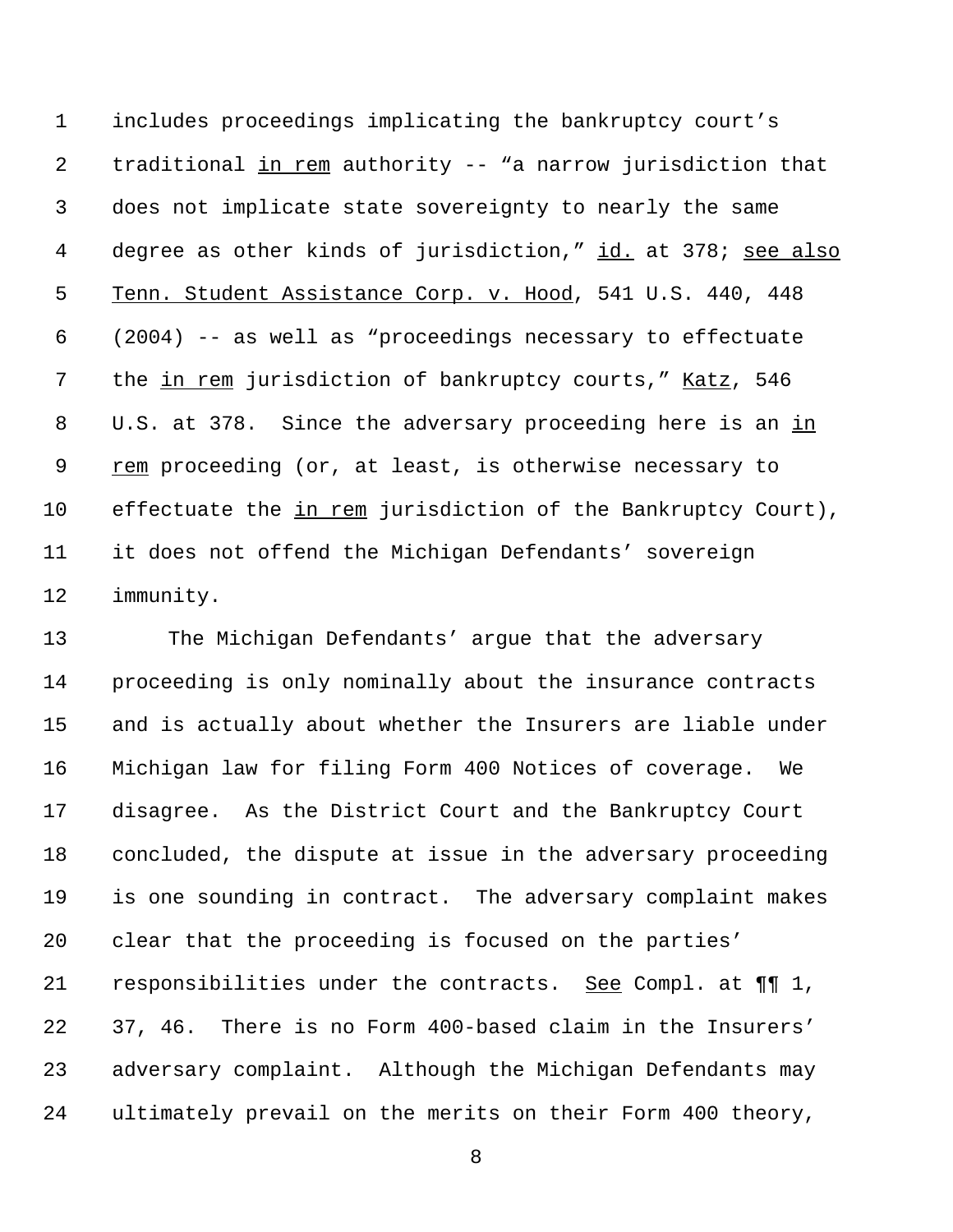that argument ultimately bears on the merits of whether the Insurers are liable apart from their contractual obligations, which is not the question before us on collateral review of the District Court's denial of the motion to dismiss the adversary complaint.

 Once it is determined that the adversary proceeding is concerned with the insurance contracts, it follows that the adversary proceeding implicates the Bankruptcy Court's in rem jurisdiction. The contracts, which include potential liabilities and responsibilities for Delphi, are part of Delphi's estate. See 11 U.S.C. § 541(a)(1), (7); accord St. 12 Clare's Hosp. & Health Ctr. v. Ins. Co. of N. Am. (In re St. Clare's Hosp. & Health Ctr.), 934 F.2d 15, 18-19 (2d Cir. 14 1991); Johns-Manville Corp. v. Chubb Indem. Ins. Co. (In re Johns-Manville Corp.), 600 F.3d 135, 153 n.13 (2d Cir. 2010) 16 (per curiam). The interpretation and reformation of those 17 contracts involve adjudication of the estate: the res. Because the contracts between the Insurers and Delphi are part of Delphi's estate and the district courts "have exclusive jurisdiction . . . of all the property, wherever located, of the debtor as of the commencement of [a case under Title 11] and of property of the estate," the adversary proceeding implicates the in rem authority of the